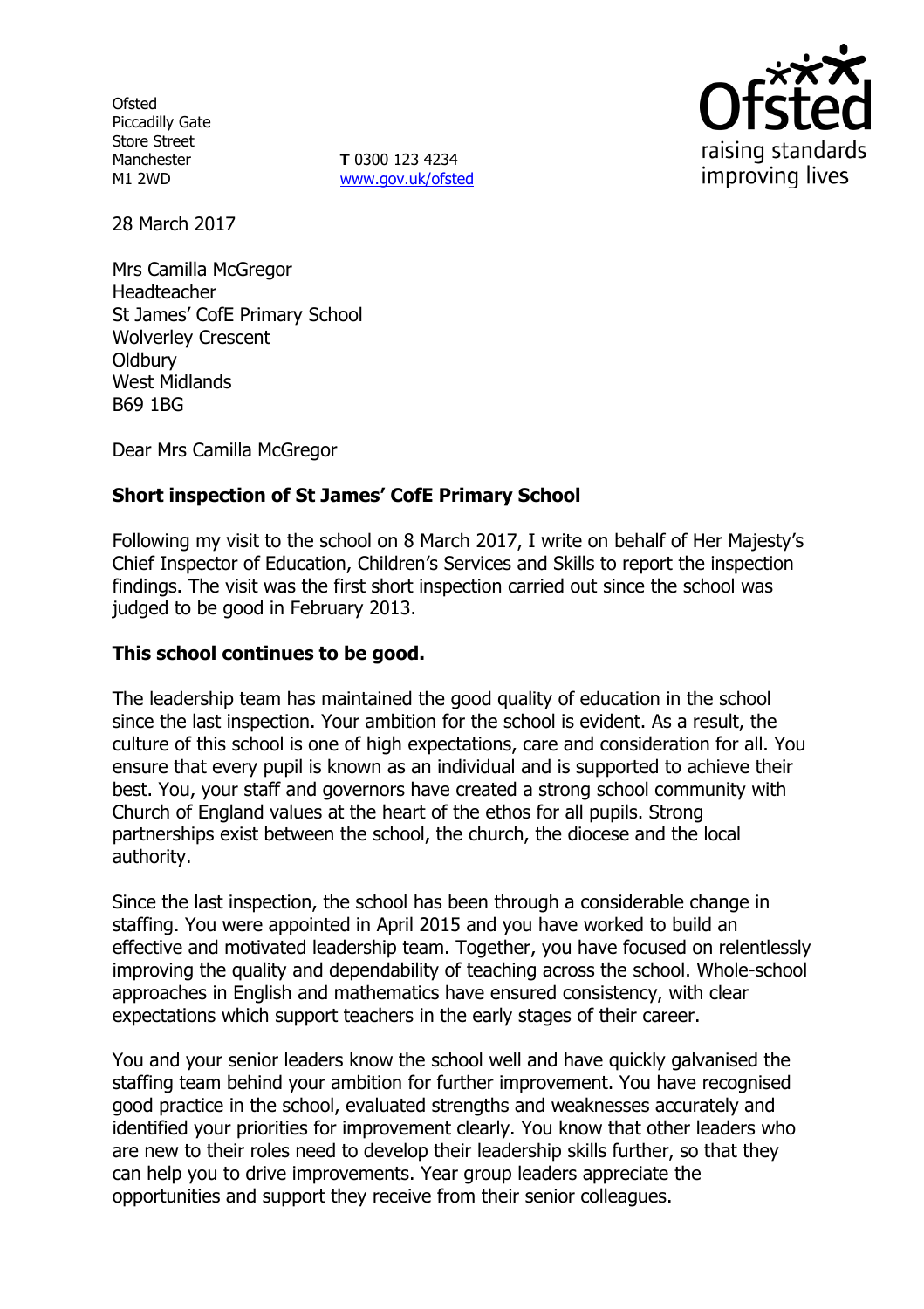

Parents are extremely positive about the school's work. Those who spoke to me informally at the start of the day rightly praised the school's nurturing culture. They also strongly appreciated the way you and your staff are prepared to go the extra mile to support individual pupils whatever their needs. This means that staff prepare pupils well for secondary school, academically, socially and emotionally.

Governors have provided stability and direction during a period of significant change in the school's leadership. They have helped the school to reach its current settled position. They have a clear and accurate understanding of the school's performance. Governors welcome the quality and detail of information you provide for them. This means that they can be robust in their efforts to hold the leadership team to account.

At the time of the last inspection, inspectors recognised the school's many strengths in teaching and learning. They asked leaders to increase the opportunities pupils have to read more widely in a range of subjects. The school responded to this challenge by raising the profile of reading across the school. A new school library has been established. Reading areas that are vibrant, stimulating and cosy have been created around the school. These are places pupils can choose to go to and read. Pupils are taken to the local library and there has been considerable investment in a range of reading resources and technology. This is having a positive effect and pupils can talk knowledgably about the books they are reading. You were also asked to increase the opportunities pupils have to investigate and work independently on a range of problem-solving activities. You have addressed this very effectively through your 'concrete, pictorial, abstract' system, which has led to standards in mathematics, by the time the pupils leave school, being above the national standards. Pupils are motivated and enthused by their learning experiences in mathematics and they rise to the challenges that deepen their thinking.

#### **Safeguarding is effective.**

Pupils' welfare is of paramount importance to you, your staff and governors. You have made all the appropriate checks on people who work or volunteer at the school. In addition, all staff and governors have received safeguarding training that reflects the most up-to-date guidance. Staff are ever vigilant to any changes in pupils' behaviour. They report concerns promptly and leaders responsible for safeguarding follow up any concerns assiduously. Where it is necessary to involve social services in a safeguarding matter, leaders are tenacious in ensuring that pupils' needs are prioritised. Comprehensive and systematic records of safeguarding concerns and actions are kept and regularly analysed in order to identify patterns and evaluate the impact of safeguarding actions on pupils and their families. In this way the leadership team has ensured that all safeguarding arrangements are fit for purpose and records are detailed and of high quality.

Pupils feel safe and know how to keep themselves safe, including when using the internet. They report that bullying is rare, but that when it does happen, teachers deal with it effectively. They are hugely proud of their school; their behaviour is always good and at times impeccable.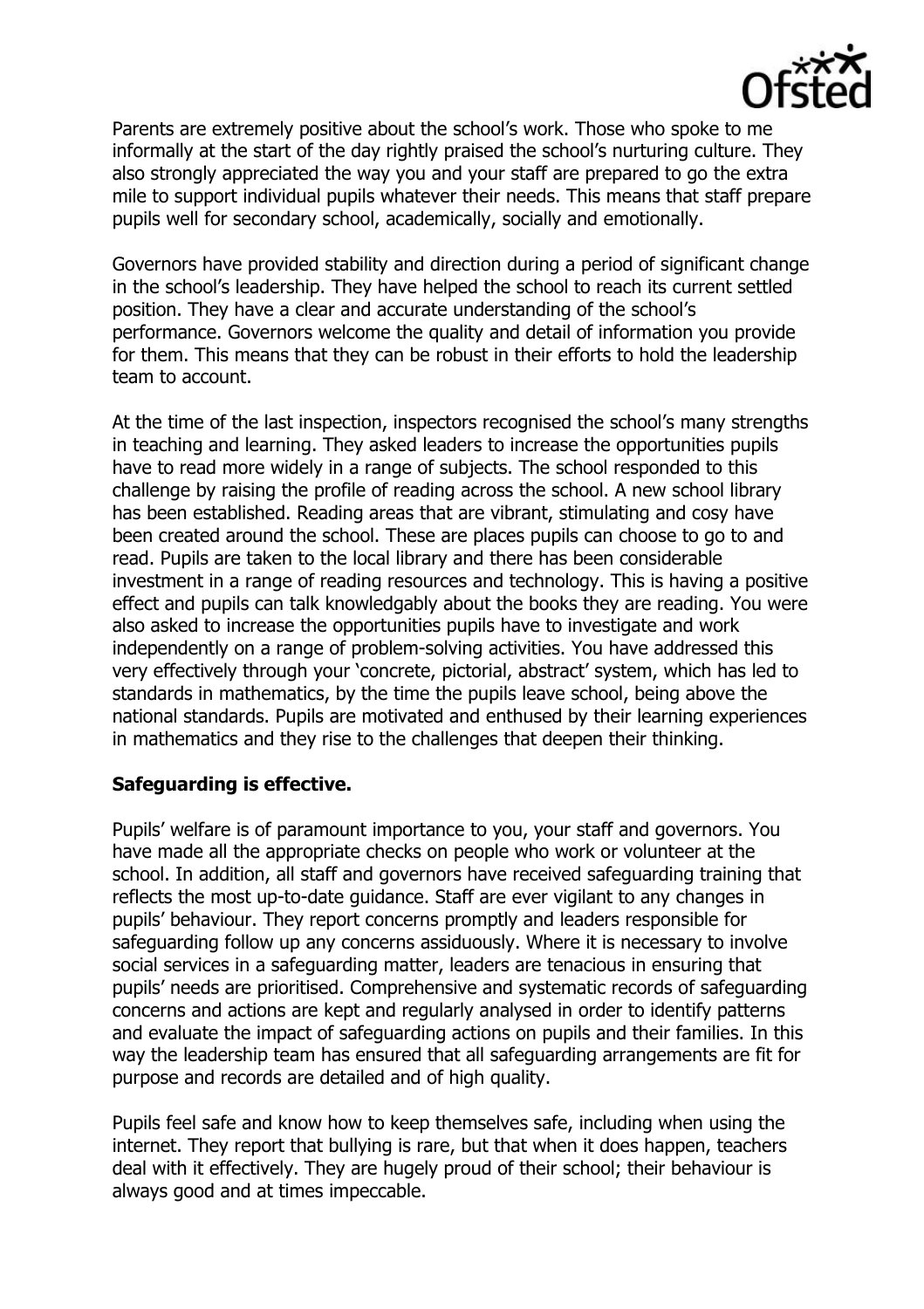

### **Inspection findings**

- $\blacksquare$  During the inspection visit, we focused on the progress of pupils in key stage 1 in reading, writing and mathematics and the actions taken to support disadvantaged pupils and those who are vulnerable. We also looked at the actions you have taken to improve attendance and the effectiveness of the new leadership team.
- You took decisive action to improve teaching in key stage 1. Pupils are currently making good progress from their starting points in English and mathematics. They demonstrate excellent attitudes to learning. They show focus and resilience as they work and do not give up in the face of challenges. High expectations by teachers have led to a widening of vocabulary and pupils are ambitious in their choice of language.
- Valuable additional opportunities are offered to disadvantaged pupils, including curriculum enrichment activities which otherwise they may not have access to. Leaders ensure that the additional pupil premium funding is used effectively to support disadvantaged pupils academically, socially and emotionally. By the time pupils leave school, disadvantaged pupils have made good progress in reading and writing and excellent progress in mathematics. This brings their attainment in line with all pupils nationally.
- A highly effective 'well-being team' comprises a behaviour mentor; a learning mentor; a child and family support worker; and a lead family support and safeguarding officer. They work sensitively with pupils who have vulnerabilities. They work collectively to overcome barriers to learning and help them to be better prepared to engage socially with peers and to make positive relationships. Additionally, they support the emotional development of pupils, raising selfesteem and levels of confidence. Pupils appreciate the way the school works to ensure their behaviour is the best it can be.
- You have taken stringent action in an attempt to improve attendance, including meeting with parents when their child's attendance has been poor. You are able to identify patterns in absence because of the detailed analysis leaders produce. This enables you to target your efforts accurately. The newly appointed family support worker has worked tirelessly to forge trusted relationships with families. As a result of your actions, attendance has steadily improved over time and those families with persistent absence are improving their rates of attendance. However, rates of attendance are still not high enough. The school needs to continue to seek ways of engaging with those families who are the hardest to convince that frequent attendance is essential.
- Your leadership team has established systems that are informative about the performance of the school. Leaders have established an open culture of coaching and mentoring. Consequently, staff are highly reflective and committed to improving their practice. However, further development and support are needed for middle leaders to drive rapid improvement to secure outstanding teaching and learning across the school.